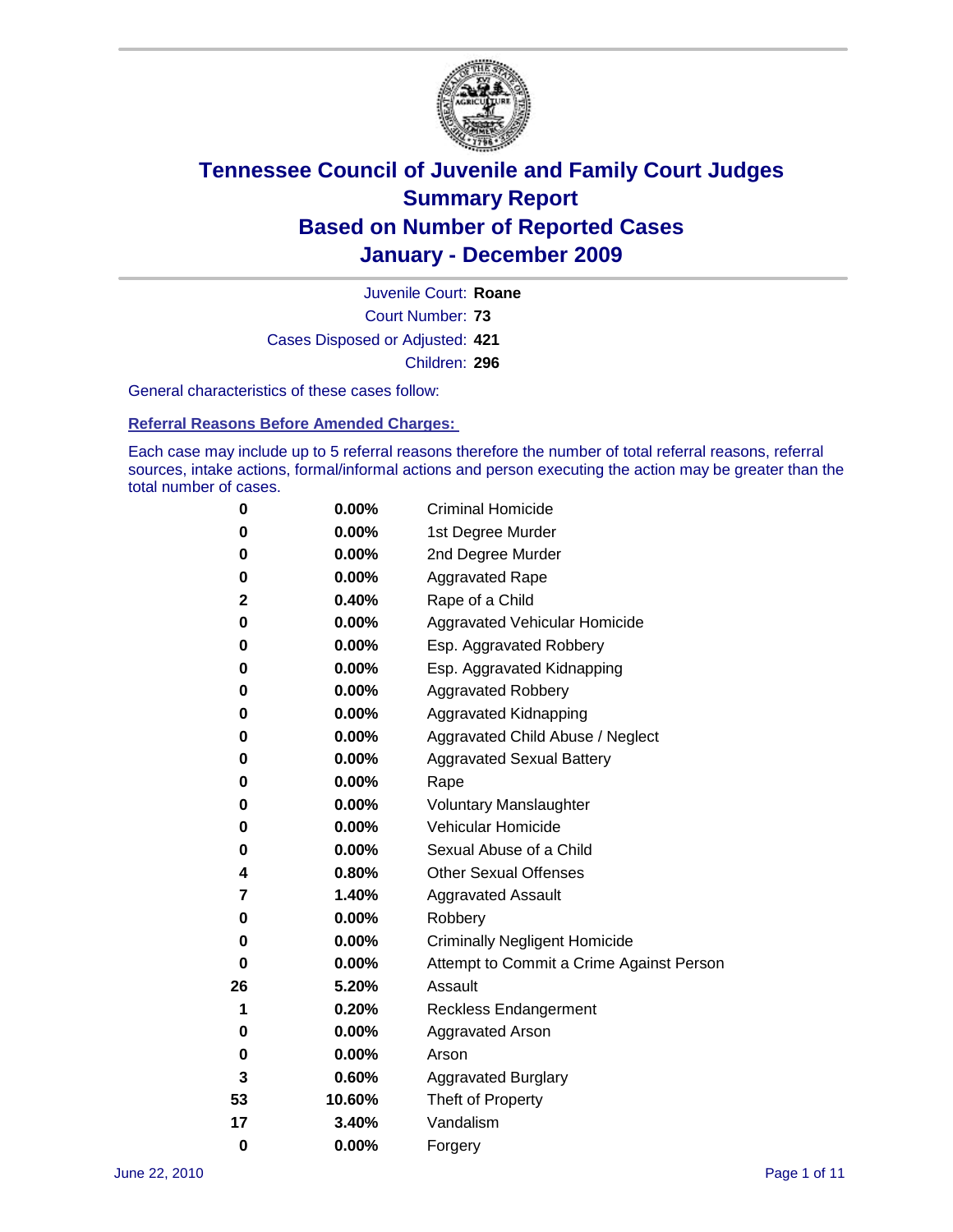

Juvenile Court: **Roane**

Court Number: **73**

Cases Disposed or Adjusted: **421**

Children: **296**

#### **Referral Reasons Before Amended Charges:**

Each case may include up to 5 referral reasons therefore the number of total referral reasons, referral sources, intake actions, formal/informal actions and person executing the action may be greater than the total number of cases.

| 0  | 0.00%  | <b>Worthless Checks</b>                                     |
|----|--------|-------------------------------------------------------------|
| 0  | 0.00%  | Illegal Possession / Fraudulent Use of Credit / Debit Cards |
| 11 | 2.20%  | <b>Burglary</b>                                             |
| 1  | 0.20%  | Unauthorized Use of a Vehicle                               |
| 0  | 0.00%  | <b>Cruelty to Animals</b>                                   |
| 0  | 0.00%  | Sale of Controlled Substances                               |
| 8  | 1.60%  | <b>Other Drug Offenses</b>                                  |
| 8  | 1.60%  | Possession of Controlled Substances                         |
| 0  | 0.00%  | <b>Criminal Attempt</b>                                     |
| 4  | 0.80%  | Carrying Weapons on School Property                         |
| 3  | 0.60%  | Unlawful Carrying / Possession of a Weapon                  |
| 2  | 0.40%  | <b>Evading Arrest</b>                                       |
| 4  | 0.80%  | Escape                                                      |
| 1  | 0.20%  | Driving Under Influence (DUI)                               |
| 7  | 1.40%  | Possession / Consumption of Alcohol                         |
| 2  | 0.40%  | Resisting Stop, Frisk, Halt, Arrest or Search               |
| 0  | 0.00%  | <b>Aggravated Criminal Trespass</b>                         |
| 2  | 0.40%  | Harassment                                                  |
| 0  | 0.00%  | Failure to Appear                                           |
| 1  | 0.20%  | Filing a False Police Report                                |
| 0  | 0.00%  | Criminal Impersonation                                      |
| 13 | 2.60%  | <b>Disorderly Conduct</b>                                   |
| 13 | 2.60%  | <b>Criminal Trespass</b>                                    |
| 0  | 0.00%  | <b>Public Intoxication</b>                                  |
| 0  | 0.00%  | Gambling                                                    |
| 4  | 0.80%  | Traffic                                                     |
| 1  | 0.20%  | <b>Local Ordinances</b>                                     |
| 0  | 0.00%  | Violation of Wildlife Regulations                           |
| 0  | 0.00%  | Contempt of Court                                           |
| 58 | 11.60% | Violation of Probation                                      |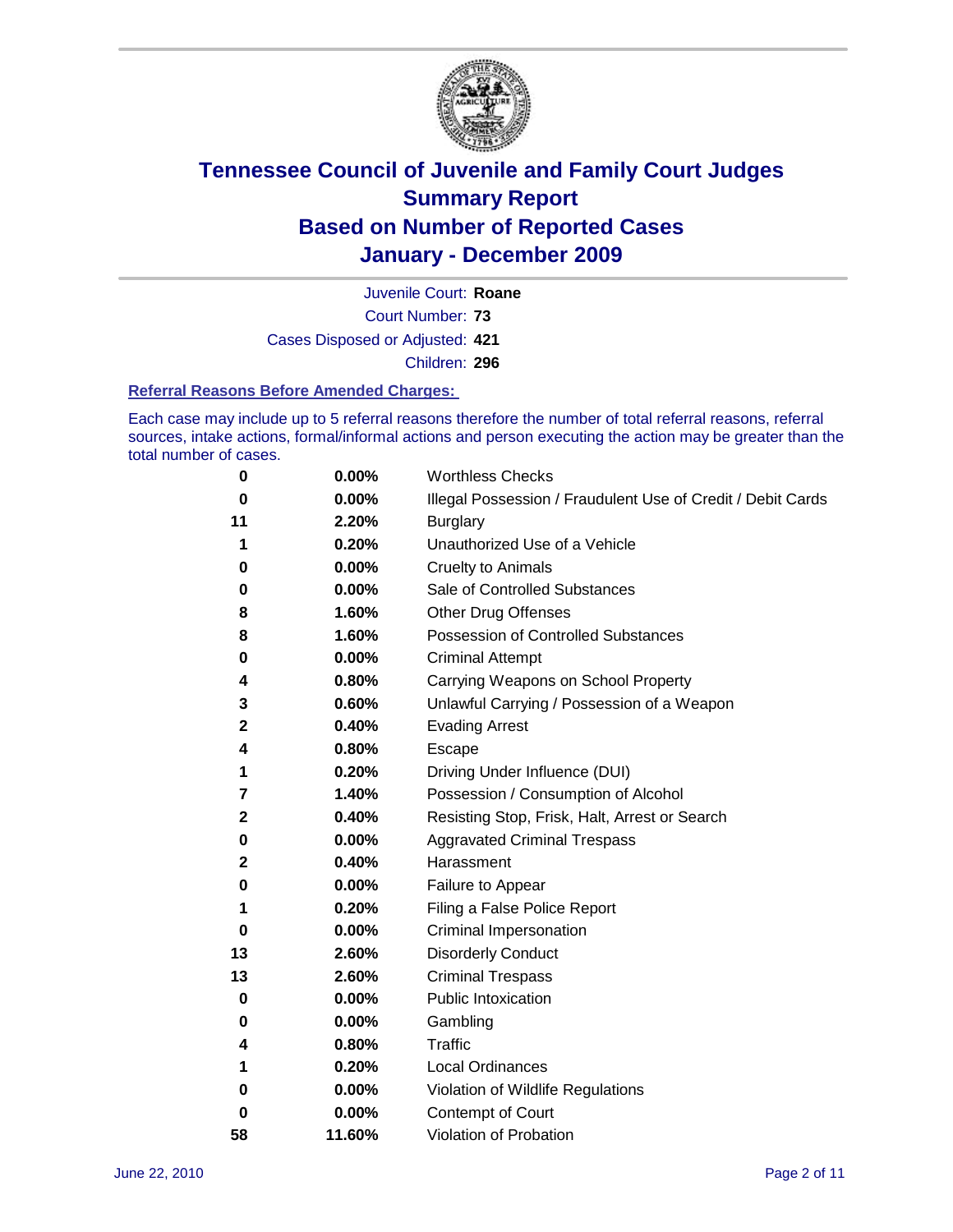

Court Number: **73** Juvenile Court: **Roane** Cases Disposed or Adjusted: **421** Children: **296**

#### **Referral Reasons Before Amended Charges:**

Each case may include up to 5 referral reasons therefore the number of total referral reasons, referral sources, intake actions, formal/informal actions and person executing the action may be greater than the total number of cases.

| 3           | 0.60%    | Violation of Aftercare                 |
|-------------|----------|----------------------------------------|
| 39          | 7.80%    | <b>Unruly Behavior</b>                 |
| 110         | 22.00%   | Truancy                                |
| 21          | 4.20%    | In-State Runaway                       |
| $\bf{0}$    | 0.00%    | Out-of-State Runaway                   |
| 17          | 3.40%    | Possession of Tobacco Products         |
| 6           | 1.20%    | Violation of a Valid Court Order       |
| 4           | 0.80%    | <b>Violation of Curfew</b>             |
| 0           | $0.00\%$ | <b>Sexually Abused Child</b>           |
| 0           | 0.00%    | <b>Physically Abused Child</b>         |
| 12          | 2.40%    | Dependency / Neglect                   |
| $\mathbf 0$ | $0.00\%$ | Termination of Parental Rights         |
| 0           | $0.00\%$ | <b>Violation of Pretrial Diversion</b> |
| 5           | 1.00%    | Violation of Informal Adjustment       |
| 0           | $0.00\%$ | <b>Judicial Review</b>                 |
| 0           | $0.00\%$ | <b>Administrative Review</b>           |
| 0           | 0.00%    | <b>Foster Care Review</b>              |
| 0           | 0.00%    | Custody                                |
| 0           | 0.00%    | Visitation                             |
| 0           | 0.00%    | Paternity / Legitimation               |
| 0           | 0.00%    | <b>Child Support</b>                   |
| 0           | $0.00\%$ | <b>Request for Medical Treatment</b>   |
| 0           | 0.00%    | <b>Consent to Marry</b>                |
| 27          | 5.40%    | Other                                  |
| 500         | 100.00%  | <b>Total Referrals</b>                 |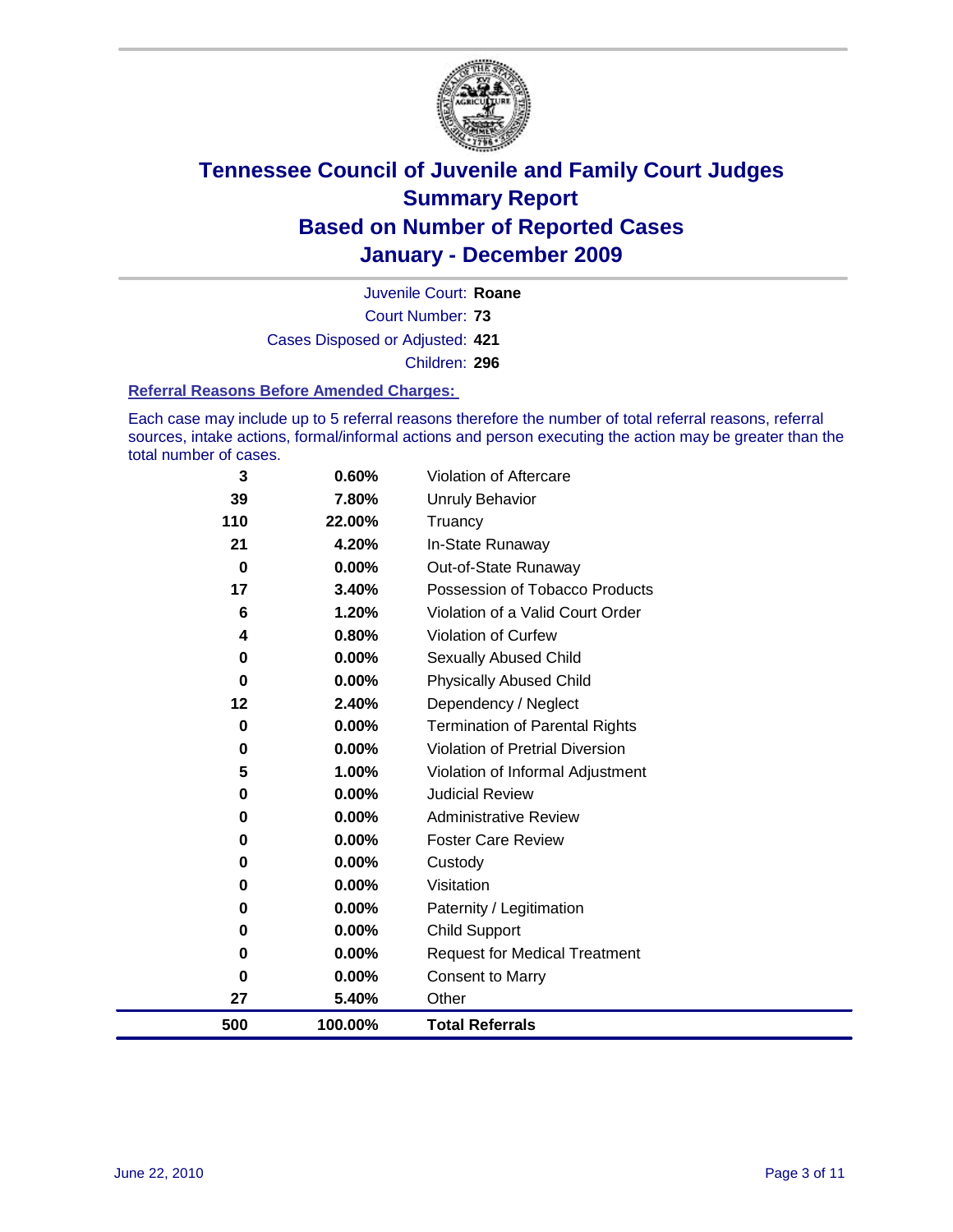

|                            | Juvenile Court: Roane           |                                   |  |  |
|----------------------------|---------------------------------|-----------------------------------|--|--|
|                            |                                 | Court Number: 73                  |  |  |
|                            | Cases Disposed or Adjusted: 421 |                                   |  |  |
|                            |                                 | Children: 296                     |  |  |
| <b>Referral Sources: 1</b> |                                 |                                   |  |  |
| 200                        | 40.00%                          | Law Enforcement                   |  |  |
| 34                         | 6.80%                           | Parents                           |  |  |
| 9                          | 1.80%                           | Relatives                         |  |  |
| $\bf{0}$                   | $0.00\%$                        | Self                              |  |  |
| 136                        | 27.20%                          | School                            |  |  |
| 0                          | $0.00\%$                        | <b>CSA</b>                        |  |  |
| 33                         | 6.60%                           | <b>DCS</b>                        |  |  |
| 0                          | $0.00\%$                        | <b>Other State Department</b>     |  |  |
| 0                          | $0.00\%$                        | <b>District Attorney's Office</b> |  |  |
| 53                         | 10.60%                          | <b>Court Staff</b>                |  |  |
| 1                          | 0.20%                           | Social Agency                     |  |  |
| 0                          | $0.00\%$                        | <b>Other Court</b>                |  |  |
| 31                         | 6.20%                           | Victim                            |  |  |
| 0                          | $0.00\%$                        | Child & Parent                    |  |  |
| 0                          | $0.00\%$                        | Hospital                          |  |  |

 **0.00%** Unknown **0.60%** Other **100.00% Total Referral Sources**

### **Age of Child at Referral: 2**

| 296 | 100.00% | <b>Total Child Count</b> |
|-----|---------|--------------------------|
| 0   | 0.00%   | <b>Unknown</b>           |
| 0   | 0.00%   | Ages 19 and Over         |
| 73  | 24.66%  | Ages 17 through 18       |
| 132 | 44.59%  | Ages 15 through 16       |
| 49  | 16.55%  | Ages 13 through 14       |
| 16  | 5.41%   | Ages 11 through 12       |
| 26  | 8.78%   | Ages 10 and Under        |
|     |         |                          |

<sup>1</sup> If different than number of Referral Reasons (500), verify accuracy of your court's data.

<sup>2</sup> One child could be counted in multiple categories, verify accuracy of your court's data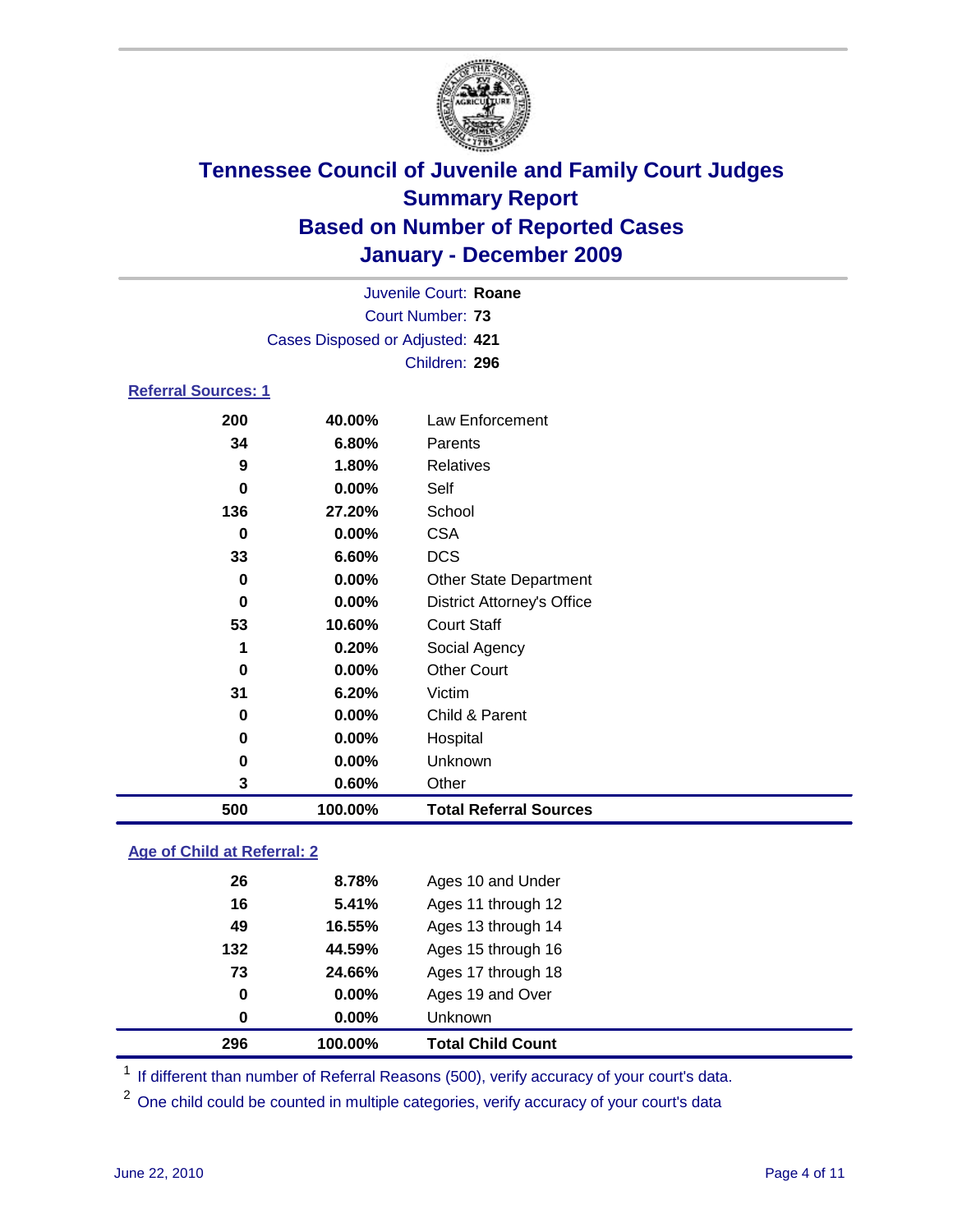

| Juvenile Court: Roane                   |                                 |                          |  |  |  |
|-----------------------------------------|---------------------------------|--------------------------|--|--|--|
| <b>Court Number: 73</b>                 |                                 |                          |  |  |  |
|                                         | Cases Disposed or Adjusted: 421 |                          |  |  |  |
|                                         |                                 | Children: 296            |  |  |  |
| Sex of Child: 1                         |                                 |                          |  |  |  |
| 180                                     | 60.81%                          | Male                     |  |  |  |
| 116                                     | 39.19%                          | Female                   |  |  |  |
| $\mathbf 0$                             | 0.00%                           | Unknown                  |  |  |  |
| 296                                     | 100.00%                         | <b>Total Child Count</b> |  |  |  |
| Race of Child: 1                        |                                 |                          |  |  |  |
| 267                                     | 90.20%                          | White                    |  |  |  |
| 18                                      | 6.08%                           | African American         |  |  |  |
| $\mathbf 0$                             | 0.00%                           | Native American          |  |  |  |
| $\mathbf 0$                             | 0.00%                           | Asian                    |  |  |  |
| $\overline{\mathbf{r}}$                 | 2.36%                           | Mixed                    |  |  |  |
| 4                                       | 1.35%                           | Unknown                  |  |  |  |
| 296                                     | 100.00%                         | <b>Total Child Count</b> |  |  |  |
| <b>Hispanic Origin: 1</b>               |                                 |                          |  |  |  |
| $\overline{7}$                          | 2.36%                           | Yes                      |  |  |  |
| 252                                     | 85.14%                          | No                       |  |  |  |
| 37                                      | 12.50%                          | Unknown                  |  |  |  |
| 296                                     | 100.00%                         | <b>Total Child Count</b> |  |  |  |
| <b>School Enrollment of Children: 1</b> |                                 |                          |  |  |  |
| 280                                     | 94.59%                          | Yes                      |  |  |  |
| 13                                      | 4.39%                           | No                       |  |  |  |
| 3                                       | 1.01%                           | Unknown                  |  |  |  |
| 296                                     | 100.00%                         | <b>Total Child Count</b> |  |  |  |

One child could be counted in multiple categories, verify accuracy of your court's data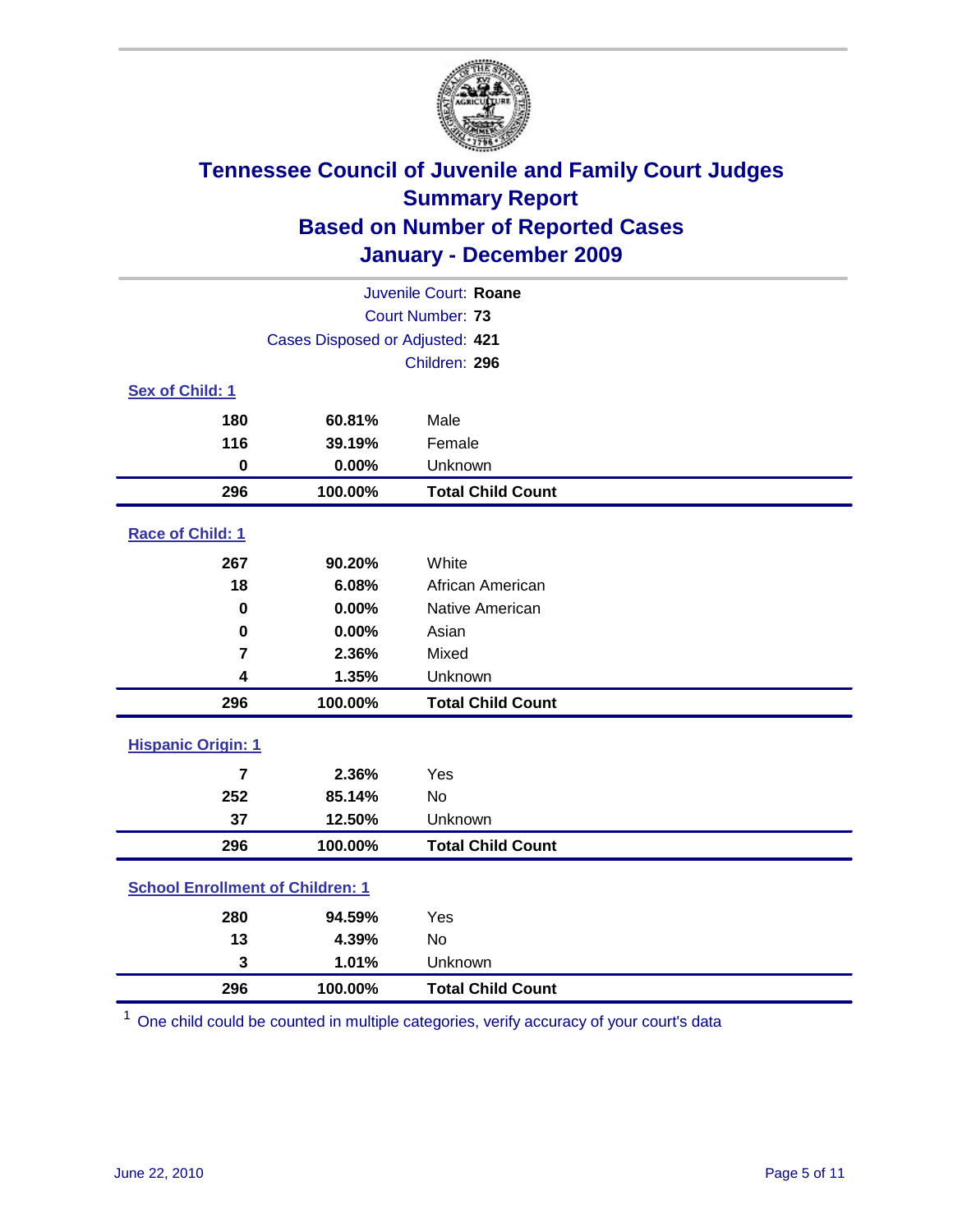

Court Number: **73** Juvenile Court: **Roane** Cases Disposed or Adjusted: **421** Children: **296 Living Arrangement of Child at Time of Referral: 1**

| 296          | 100.00%  | <b>Total Child Count</b>     |
|--------------|----------|------------------------------|
| 4            | 1.35%    | Other                        |
| 2            | 0.68%    | Unknown                      |
| 0            | $0.00\%$ | Independent                  |
| 0            | $0.00\%$ | In an Institution            |
| 6            | 2.03%    | In a Residential Center      |
| 3            | 1.01%    | In a Group Home              |
| 7            | 2.36%    | With Foster Family           |
| $\mathbf{2}$ | 0.68%    | With Adoptive Parents        |
| 34           | 11.49%   | <b>With Relatives</b>        |
| 22           | 7.43%    | With Father                  |
| 139          | 46.96%   | With Mother                  |
| 13           | 4.39%    | With Mother and Stepfather   |
| 3            | 1.01%    | With Father and Stepmother   |
| 61           | 20.61%   | With Both Biological Parents |

### **Type of Detention: 2**

| 421 | 100.00%  | <b>Total Detention Count</b> |  |
|-----|----------|------------------------------|--|
| 3   | 0.71%    | Other                        |  |
| 378 | 89.79%   | Does Not Apply               |  |
| 1   | 0.24%    | Unknown                      |  |
| 1   | 0.24%    | Psychiatric Hospital         |  |
| 0   | 0.00%    | Jail - No Separation         |  |
| 0   | $0.00\%$ | Jail - Partial Separation    |  |
| 0   | $0.00\%$ | Jail - Complete Separation   |  |
| 7   | 1.66%    | Juvenile Detention Facility  |  |
| 31  | 7.36%    | Non-Secure Placement         |  |
|     |          |                              |  |

<sup>1</sup> One child could be counted in multiple categories, verify accuracy of your court's data

<sup>2</sup> If different than number of Cases (421) verify accuracy of your court's data.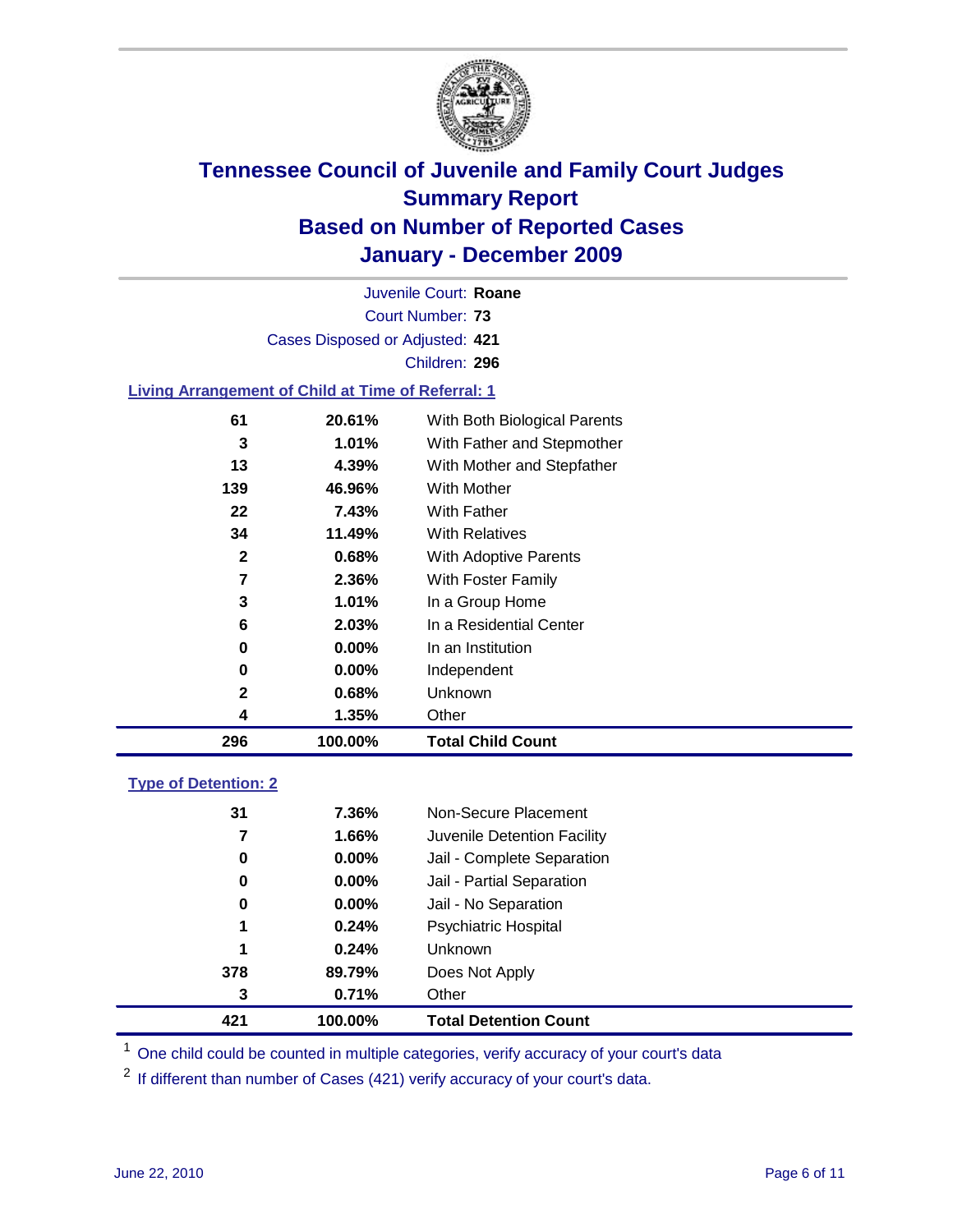

|                                                    | Juvenile Court: Roane           |                                      |  |  |  |
|----------------------------------------------------|---------------------------------|--------------------------------------|--|--|--|
|                                                    | Court Number: 73                |                                      |  |  |  |
|                                                    | Cases Disposed or Adjusted: 421 |                                      |  |  |  |
|                                                    |                                 | Children: 296                        |  |  |  |
| <b>Placement After Secure Detention Hearing: 1</b> |                                 |                                      |  |  |  |
| 83                                                 | 19.71%                          | Returned to Prior Living Arrangement |  |  |  |
| 6                                                  | 1.43%                           | Juvenile Detention Facility          |  |  |  |
| $\bf{0}$                                           | 0.00%                           | Jail                                 |  |  |  |
| 13                                                 | 3.09%                           | Shelter / Group Home                 |  |  |  |
| 0                                                  | 0.00%                           | Foster Family Home                   |  |  |  |
| 0                                                  | 0.00%                           | Psychiatric Hospital                 |  |  |  |
| 1                                                  | 0.24%                           | Unknown                              |  |  |  |
| 314                                                | 74.58%                          | Does Not Apply                       |  |  |  |
| 4                                                  | 0.95%                           | Other                                |  |  |  |
| 421                                                | 100.00%                         | <b>Total Placement Count</b>         |  |  |  |
| <b>Intake Actions: 2</b>                           |                                 |                                      |  |  |  |
| 484                                                | 96.80%                          | <b>Petition Filed</b>                |  |  |  |
| $\bf{0}$                                           | 0.00%                           | <b>Motion Filed</b>                  |  |  |  |
| 16                                                 | 3.20%                           | <b>Citation Processed</b>            |  |  |  |
| 0                                                  | 0.00%                           | Notification of Paternity Processed  |  |  |  |
| $\bf{0}$                                           | 0.00%                           | Scheduling of Judicial Review        |  |  |  |
| 0                                                  | 0.00%                           | Scheduling of Administrative Review  |  |  |  |
| 0                                                  | 0.00%                           | Scheduling of Foster Care Review     |  |  |  |
| 0                                                  | 0.00%                           | Unknown                              |  |  |  |
| 0                                                  | 0.00%                           | Does Not Apply                       |  |  |  |
| $\pmb{0}$                                          | 0.00%                           | Other                                |  |  |  |
| 500                                                | 100.00%                         | <b>Total Intake Count</b>            |  |  |  |

<sup>1</sup> If different than number of Cases (421) verify accuracy of your court's data.

<sup>2</sup> If different than number of Referral Reasons (500), verify accuracy of your court's data.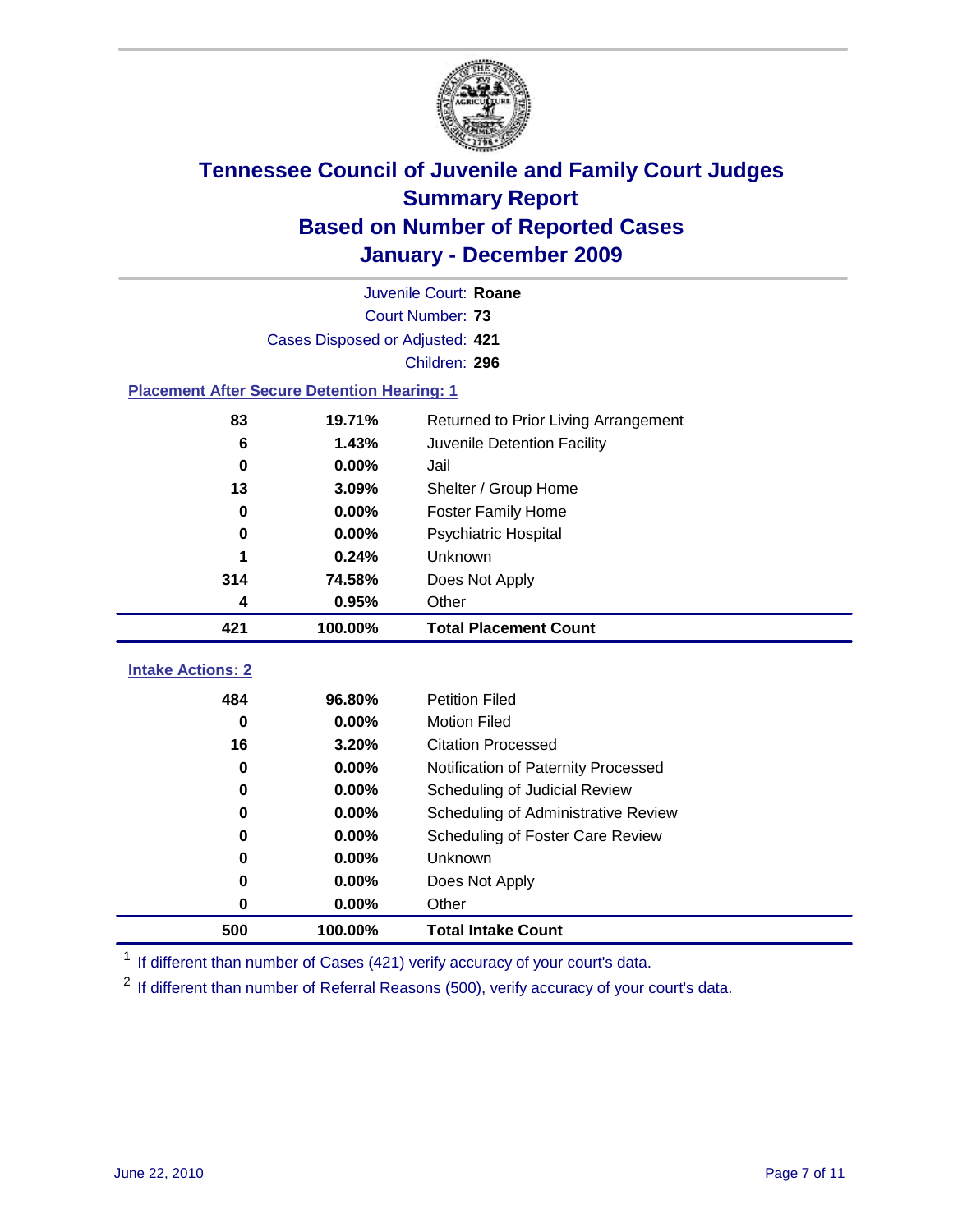

Court Number: **73** Juvenile Court: **Roane** Cases Disposed or Adjusted: **421** Children: **296**

### **Last Grade Completed by Child: 1**

| 296         | 100.00%  | <b>Total Child Count</b> |
|-------------|----------|--------------------------|
| 0           | $0.00\%$ | Other                    |
| 11          | 3.72%    | Unknown                  |
| 1           | 0.34%    | Never Attended School    |
|             | 0.34%    | Graduated                |
| 3           | 1.01%    | <b>GED</b>               |
|             | 0.34%    | Non-Graded Special Ed    |
| 3           | 1.01%    | 12th Grade               |
| 16          | 5.41%    | 11th Grade               |
| 53          | 17.91%   | 10th Grade               |
| 82          | 27.70%   | 9th Grade                |
| 43          | 14.53%   | 8th Grade                |
| 31          | 10.47%   | 7th Grade                |
| 12          | 4.05%    | 6th Grade                |
| 9           | 3.04%    | 5th Grade                |
| 6           | 2.03%    | 4th Grade                |
| 6           | 2.03%    | 3rd Grade                |
| 1           | 0.34%    | 2nd Grade                |
| 7           | 2.36%    | 1st Grade                |
| 10          | 3.38%    | Kindergarten             |
| $\mathbf 0$ | 0.00%    | Preschool                |
| 0           | 0.00%    | Too Young for School     |

### **Enrolled in Special Education: 1**

| 296 | 100.00%  | <b>Total Child Count</b> |  |
|-----|----------|--------------------------|--|
| 87  | 29.39%   | Unknown                  |  |
| 180 | 60.81%   | No                       |  |
| 29  | $9.80\%$ | Yes                      |  |
|     |          |                          |  |

One child could be counted in multiple categories, verify accuracy of your court's data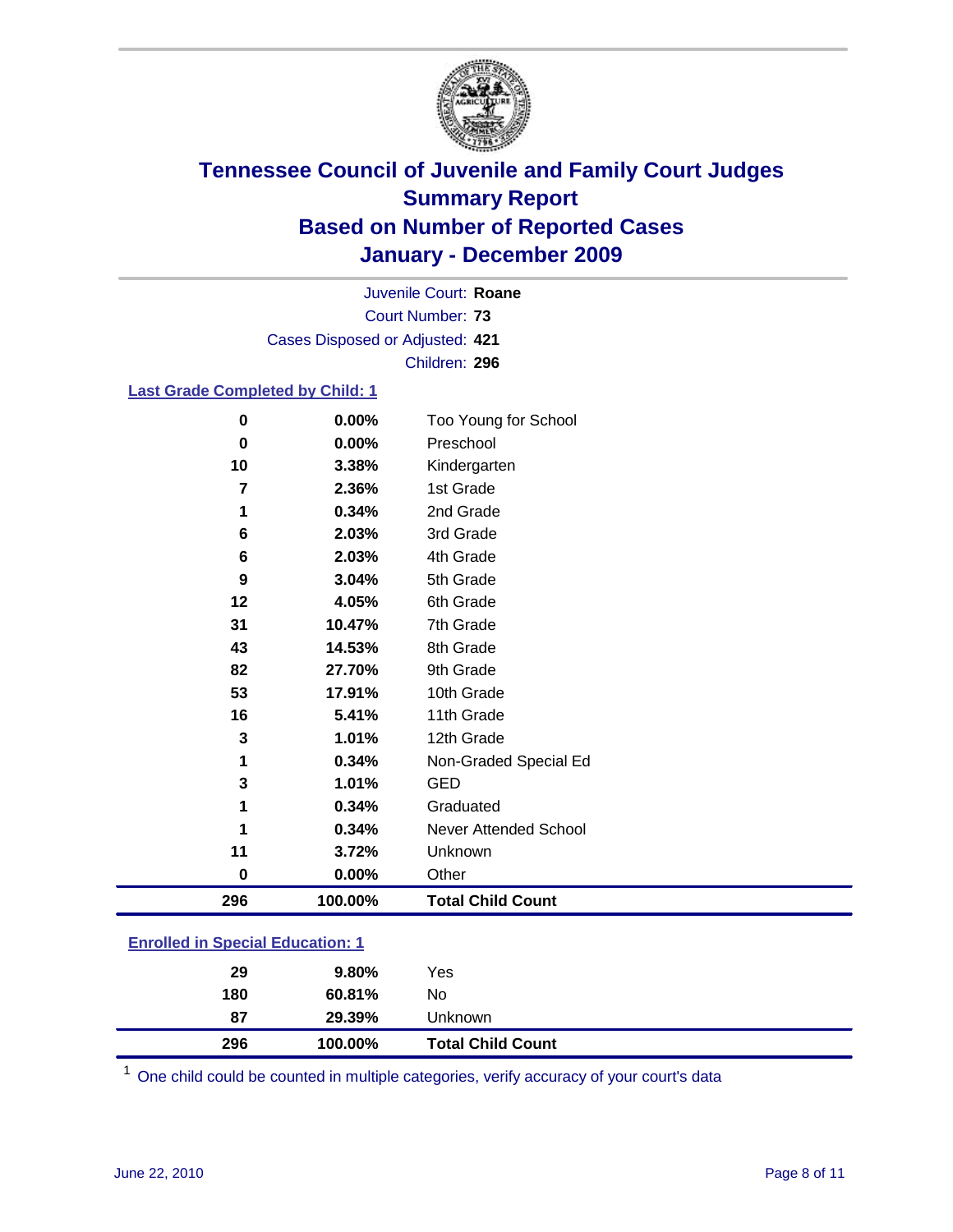

|                              | Juvenile Court: Roane           |                           |  |
|------------------------------|---------------------------------|---------------------------|--|
|                              |                                 | Court Number: 73          |  |
|                              | Cases Disposed or Adjusted: 421 |                           |  |
|                              |                                 | Children: 296             |  |
| <b>Action Executed By: 1</b> |                                 |                           |  |
| 500                          | 100.00%                         | Judge                     |  |
| 0                            | $0.00\%$                        | Referee                   |  |
| 0                            | $0.00\%$                        | <b>YSO</b>                |  |
| 0                            | 0.00%                           | Other                     |  |
| 0                            | 0.00%                           | Unknown                   |  |
| 500                          | 100.00%                         | <b>Total Action Count</b> |  |

### **Formal / Informal Actions: 1**

| 97  | 19.40%   | Dismissed                                        |
|-----|----------|--------------------------------------------------|
| 0   | $0.00\%$ | Retired / Nolle Prosequi                         |
| 173 | 34.60%   | <b>Complaint Substantiated Delinquent</b>        |
| 101 | 20.20%   | <b>Complaint Substantiated Status Offender</b>   |
| 1   | 0.20%    | <b>Complaint Substantiated Dependent/Neglect</b> |
| 0   | 0.00%    | <b>Complaint Substantiated Abused</b>            |
| 0   | $0.00\%$ | <b>Complaint Substantiated Mentally III</b>      |
| 48  | 9.60%    | Informal Adjustment                              |
| 1   | 0.20%    | <b>Pretrial Diversion</b>                        |
| 0   | $0.00\%$ | <b>Transfer to Adult Court Hearing</b>           |
| 0   | $0.00\%$ | Charges Cleared by Transfer to Adult Court       |
| 10  | 2.00%    | Special Proceeding                               |
| 0   | $0.00\%$ | <b>Review Concluded</b>                          |
| 60  | 12.00%   | Case Held Open                                   |
| 9   | 1.80%    | Other                                            |
| 0   | $0.00\%$ | <b>Unknown</b>                                   |
| 500 | 100.00%  | <b>Total Action Count</b>                        |

<sup>1</sup> If different than number of Referral Reasons (500), verify accuracy of your court's data.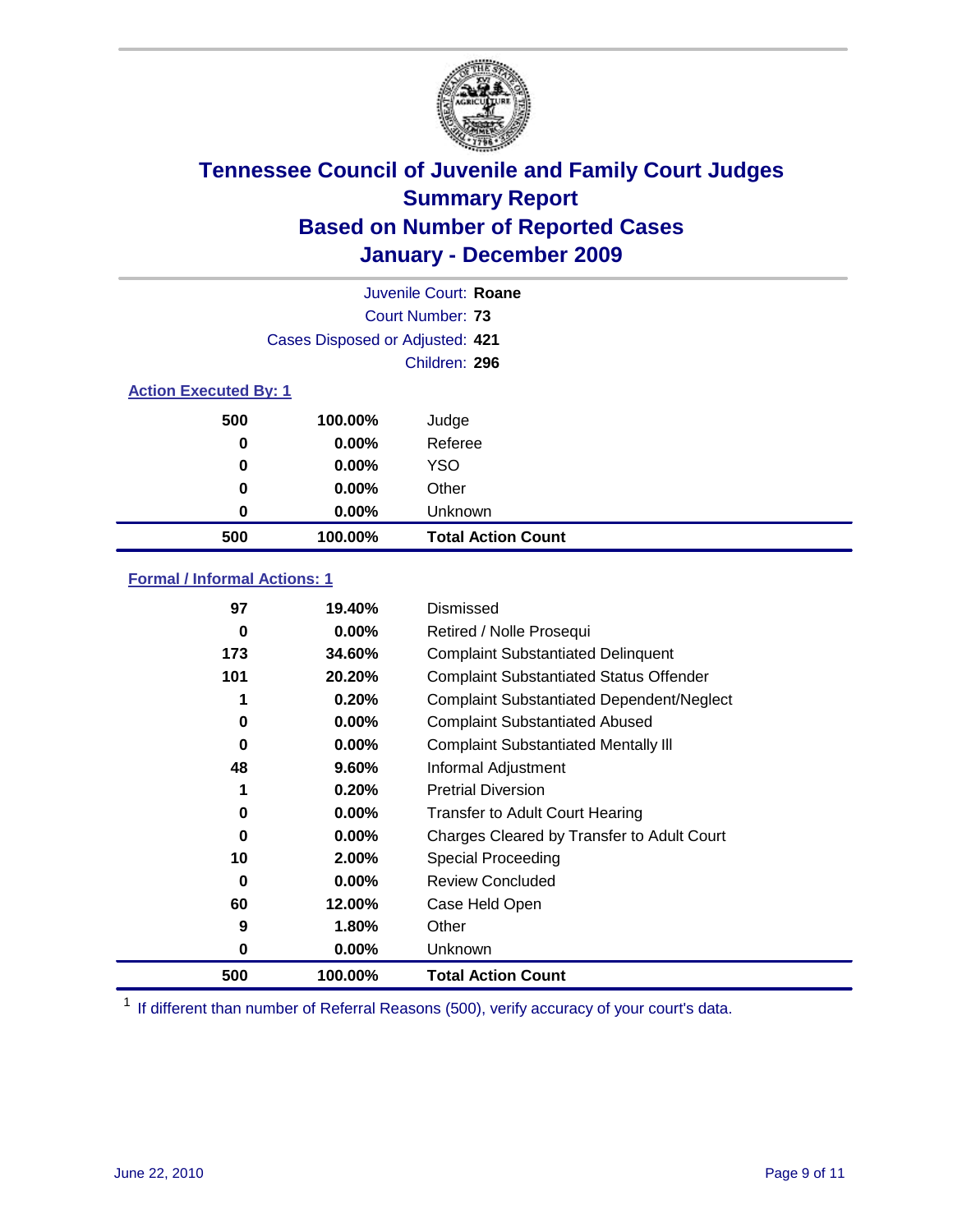

|                       |                                 | Juvenile Court: Roane                                 |
|-----------------------|---------------------------------|-------------------------------------------------------|
|                       |                                 | <b>Court Number: 73</b>                               |
|                       | Cases Disposed or Adjusted: 421 |                                                       |
|                       |                                 | Children: 296                                         |
| <b>Case Outcomes:</b> |                                 | There can be multiple outcomes for one child or case. |
| 93                    | 8.07%                           | <b>Case Dismissed</b>                                 |
| 1                     | 0.09%                           | Case Retired or Nolle Prosequi                        |
| 0                     | 0.00%                           | Warned / Counseled                                    |
| 62                    | 5.38%                           | Held Open For Review                                  |
| 169                   | 14.66%                          | Supervision / Probation to Juvenile Court             |
| 1                     | 0.09%                           | <b>Probation to Parents</b>                           |
| 0                     | 0.00%                           | Referral to Another Entity for Supervision / Service  |
| 20                    | 1.73%                           | Referred for Mental Health Counseling                 |
| 32                    | 2.78%                           | Referred for Alcohol and Drug Counseling              |
| 0                     | 0.00%                           | <b>Referred to Alternative School</b>                 |
| 1                     | 0.09%                           | Referred to Private Child Agency                      |
| 0                     | 0.00%                           | Referred to Defensive Driving School                  |
| 0                     | 0.00%                           | Referred to Alcohol Safety School                     |
| 9                     | 0.78%                           | Referred to Juvenile Court Education-Based Program    |
| 3                     | 0.26%                           | Driver's License Held Informally                      |
| 0                     | 0.00%                           | <b>Voluntary Placement with DMHMR</b>                 |
| 1                     | 0.09%                           | <b>Private Mental Health Placement</b>                |
| 0                     | 0.00%                           | <b>Private MR Placement</b>                           |
| 4                     | 0.35%                           | Placement with City/County Agency/Facility            |
| 3                     | 0.26%                           | Placement with Relative / Other Individual            |
| 18                    | 1.56%                           | Fine                                                  |
| 188                   | 16.31%                          | <b>Public Service</b>                                 |
| 36                    | 3.12%                           | Restitution                                           |
| 1                     | 0.09%                           | <b>Runaway Returned</b>                               |
| 36                    | 3.12%                           | No Contact Order                                      |
| 30                    | 2.60%                           | Injunction Other than No Contact Order                |
| 0                     | 0.00%                           | <b>House Arrest</b>                                   |
| 3                     | 0.26%                           | <b>Court Defined Curfew</b>                           |
| 0                     | 0.00%                           | Dismissed from Informal Adjustment                    |
| 0                     | 0.00%                           | <b>Dismissed from Pretrial Diversion</b>              |
| 1                     | 0.09%                           | Released from Probation                               |
| 0                     | 0.00%                           | <b>Transferred to Adult Court</b>                     |
| 0                     | $0.00\%$                        | <b>DMHMR Involuntary Commitment</b>                   |